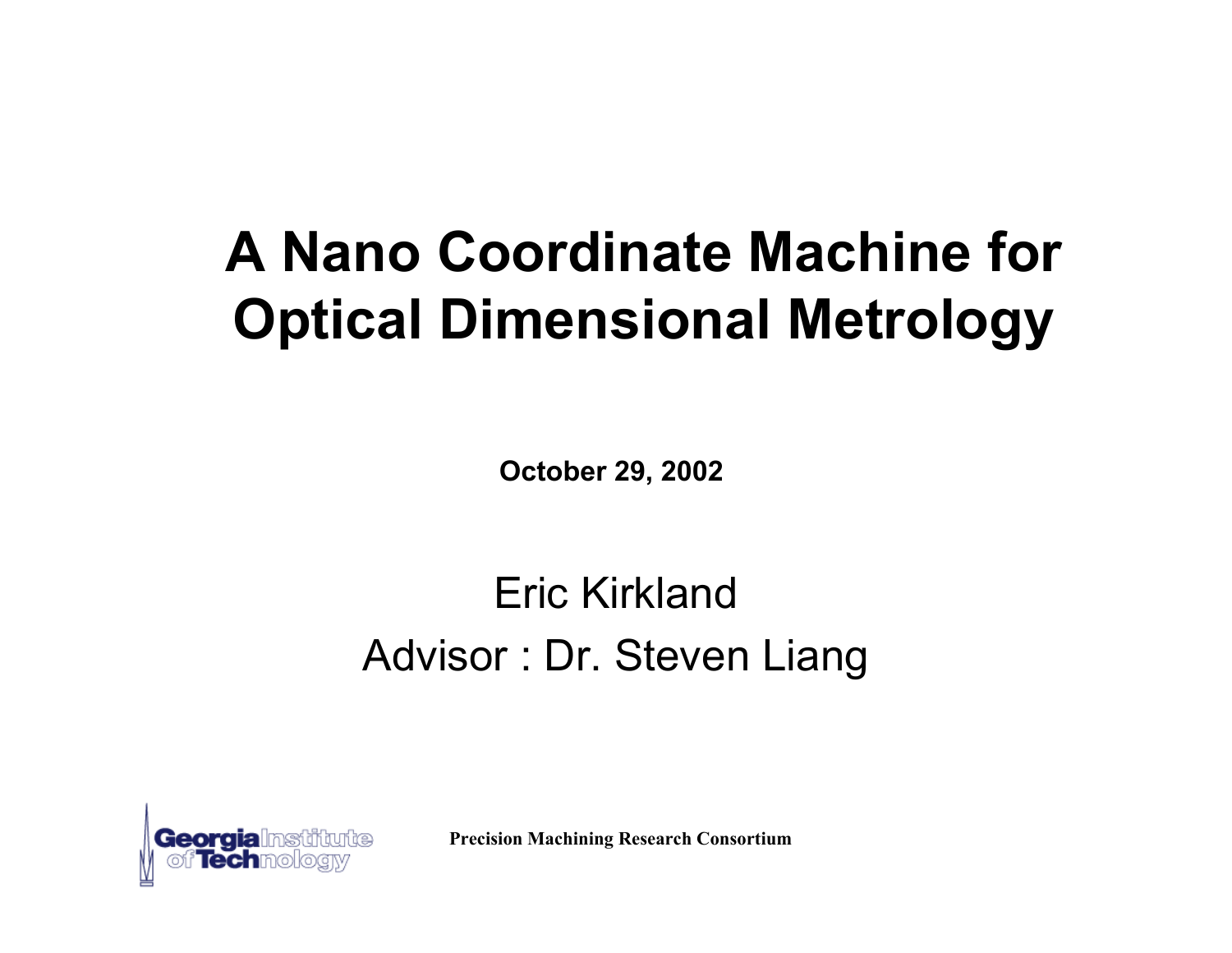# **Project Objectives**

■ Develop a non-contact, high precision sensor based<br>upon a DVD auto-focusing probe.

 $\blacksquare$  Integrate said probe with high precision stage with<br>software interfact to create a functional nano-cmm system.

■ Validate both the probe and the system through<br>testing.

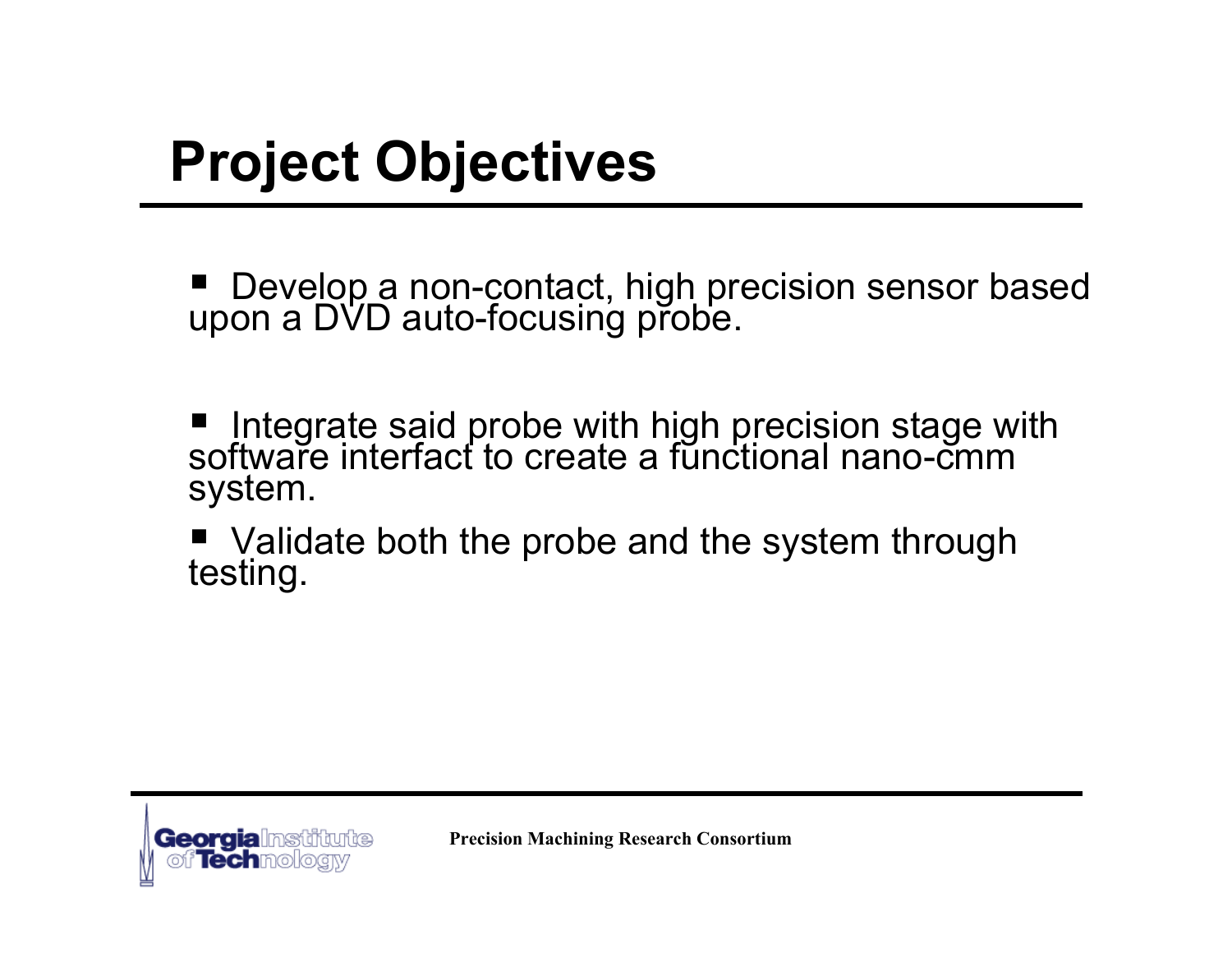# Auto-Focusing Probe Theory

- Laser is directed towards surface through objective lens
- Reflected signal passes through beam splitter and on to Photodiode Array
- Object surface must be near perpendicular to beam



Measurement Science and Technology, K.C. Fan Nov 2001

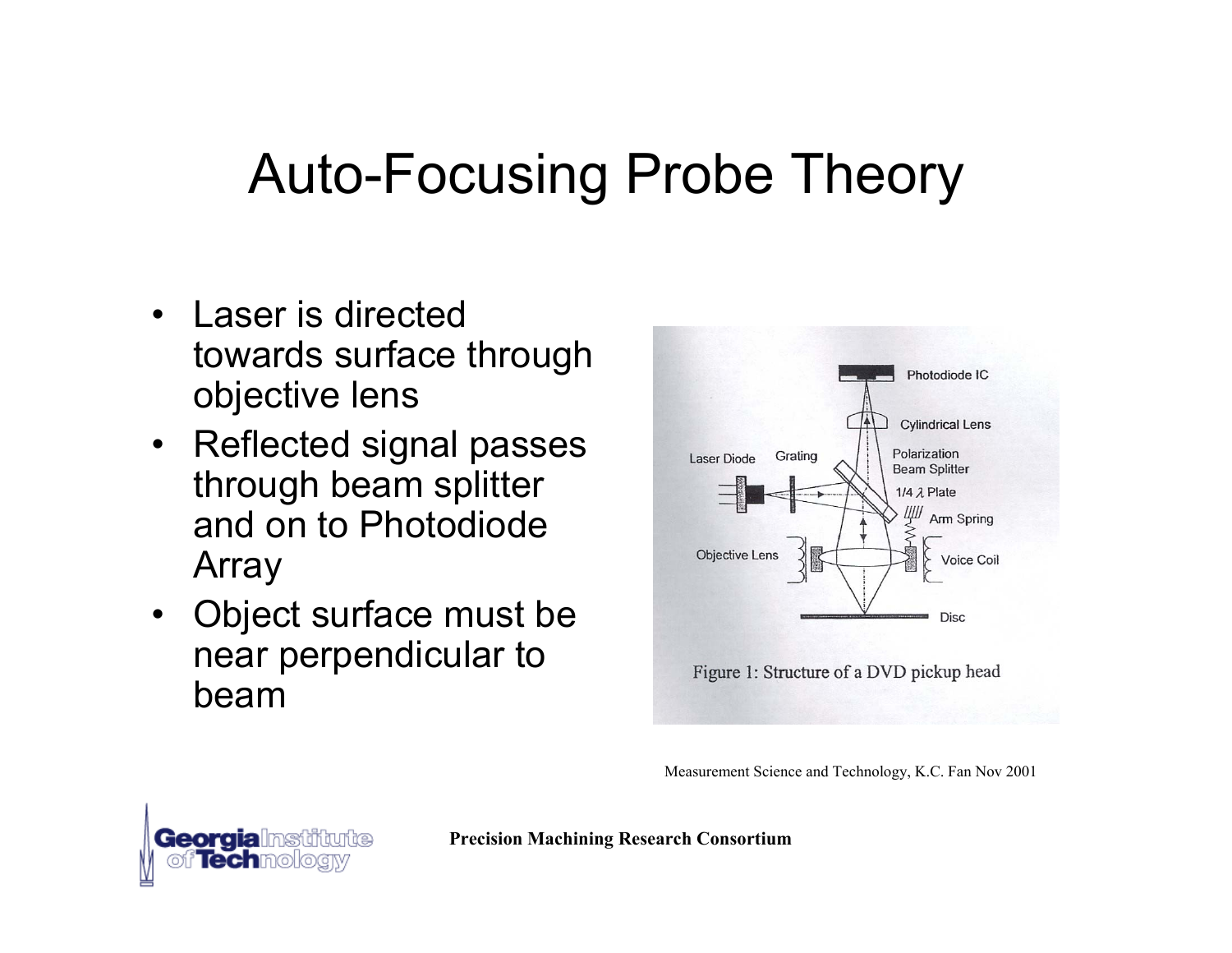# Auto-Focusing Probe Theory

- Reflected spot shape is detected by photodiode array and error signal is generated
- Error signal is used to reposition objective lens to maintain focus



Measurement Science and Technology, K.C. Fan Nov 2001

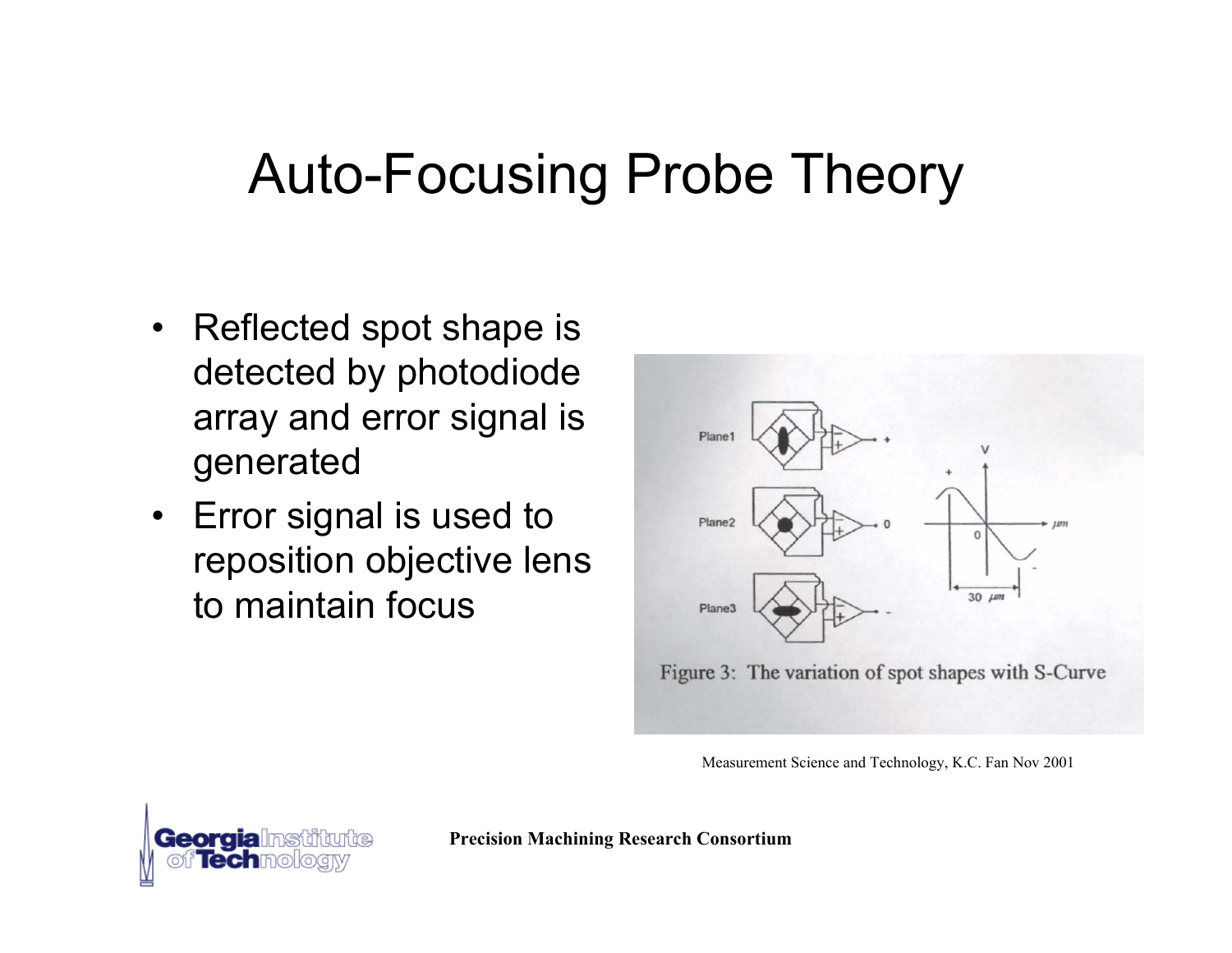# Nano-CMM System

- Fibermax 6-axis stage with 10 nanometer resolution in x-y directions, 2 nm in z direction
- Invar frame for minimum flex and expansion
- Sony KHS-220 optical pickup
- NI 12-bit analog DAQ card
- VB User Interface



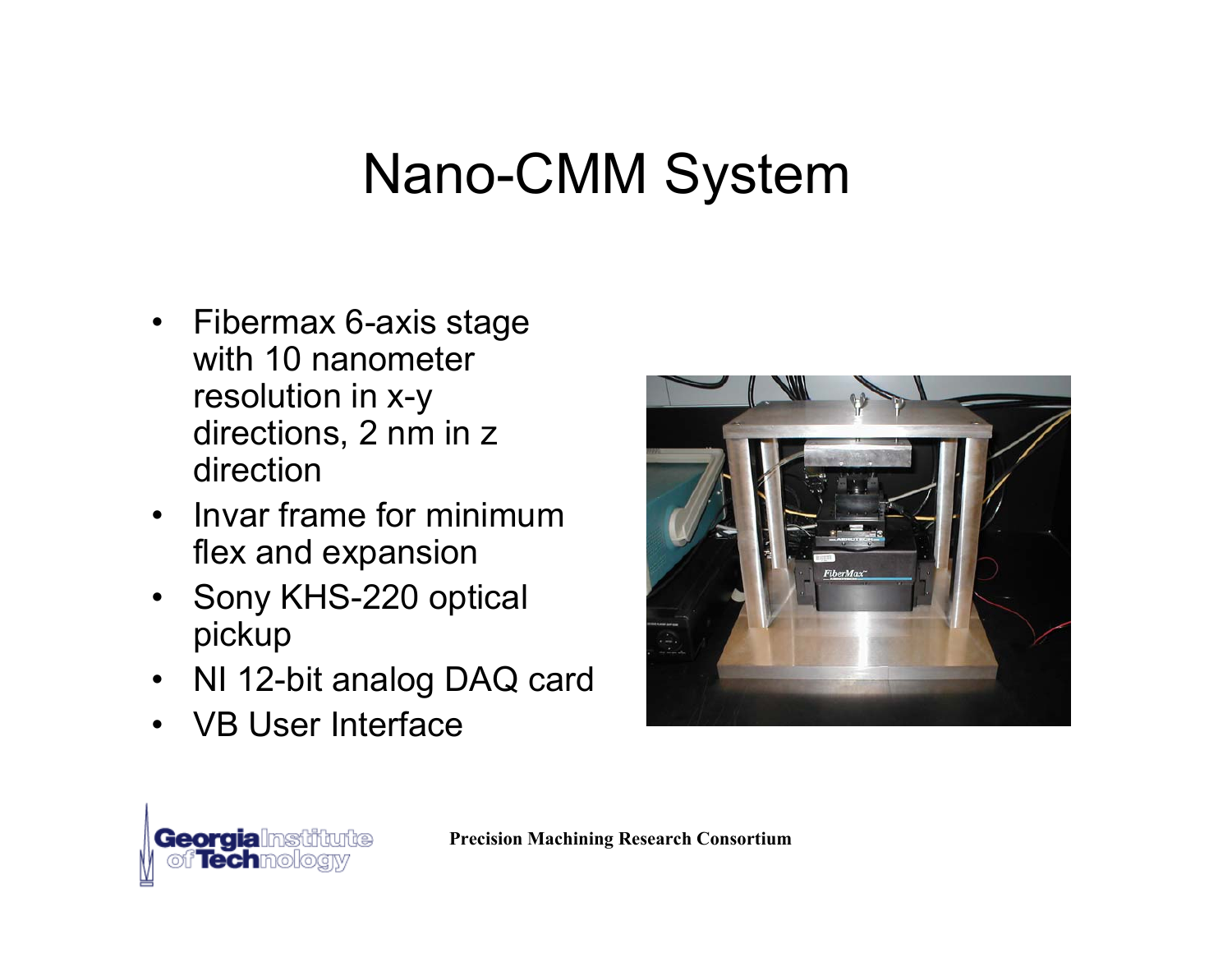### Gear Cross Section



#### Gear Cross Section Profile Measurement

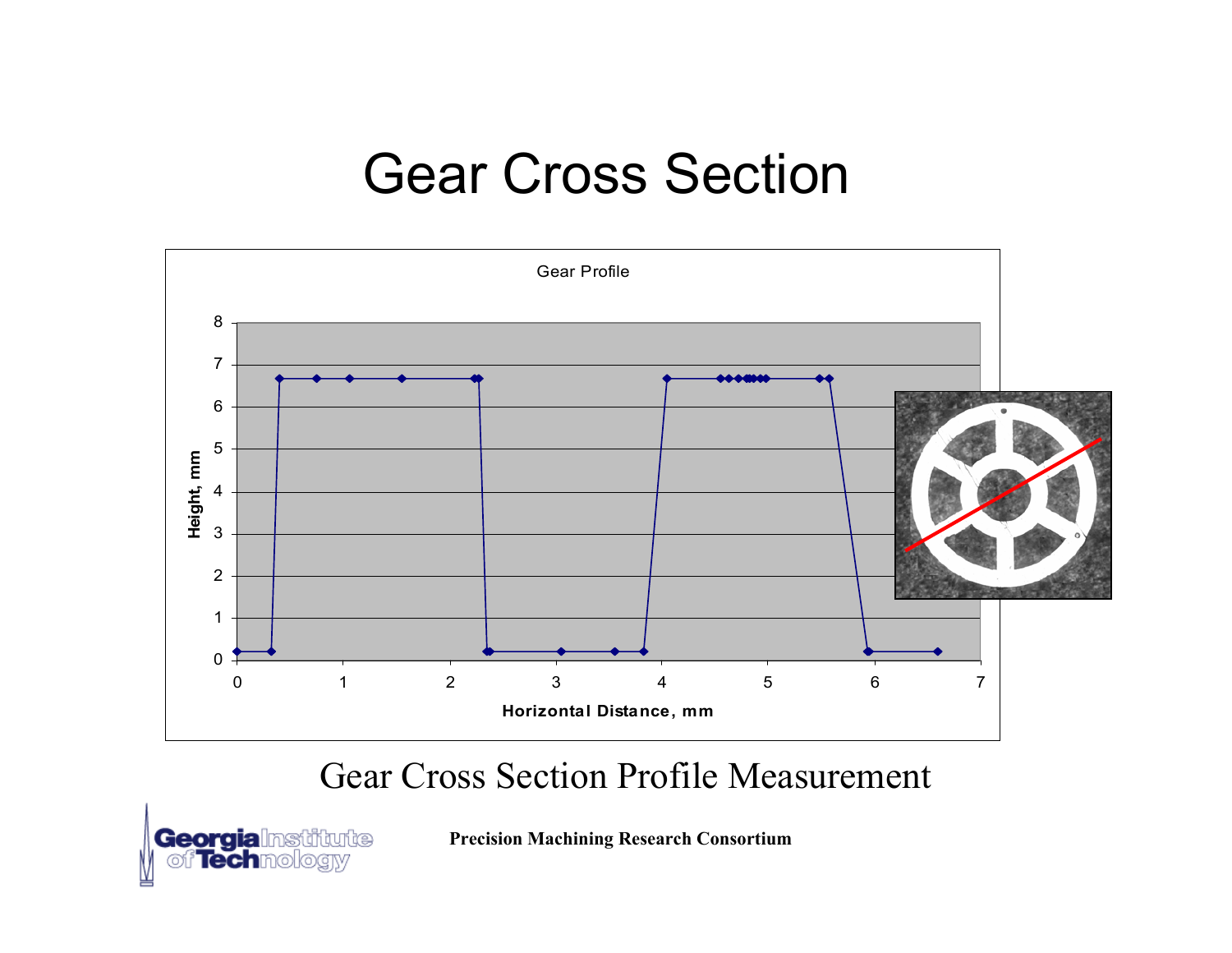## Edge Detection

Cross-section of 1.22 mm diameter microball

Circle fit to acquired data



Dimensions in mm



**Precision Machining Research Consortium**

 $\overline{0}$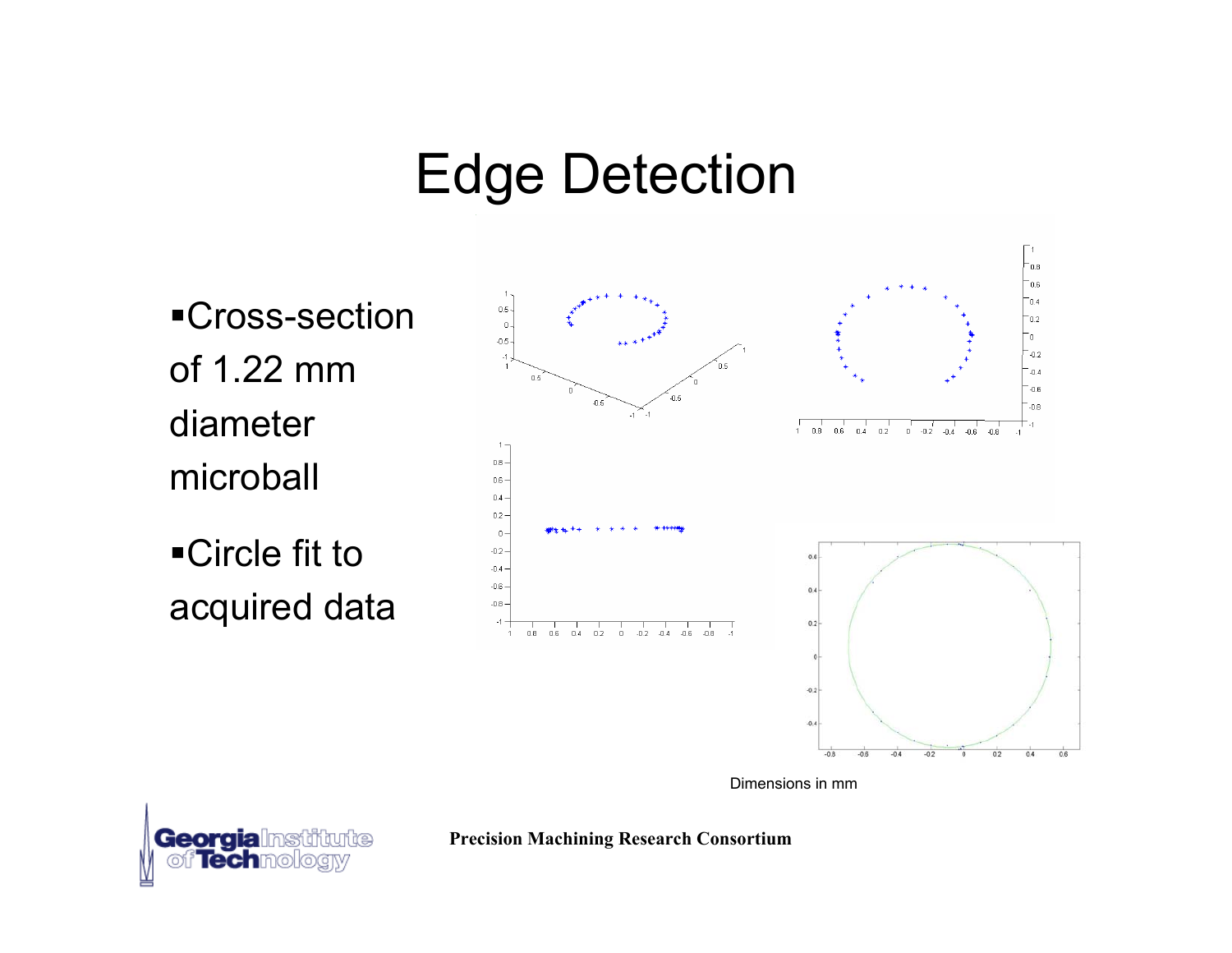## **Repeatability**



#### 50 Data points at one location

#### All points within 200 nm range

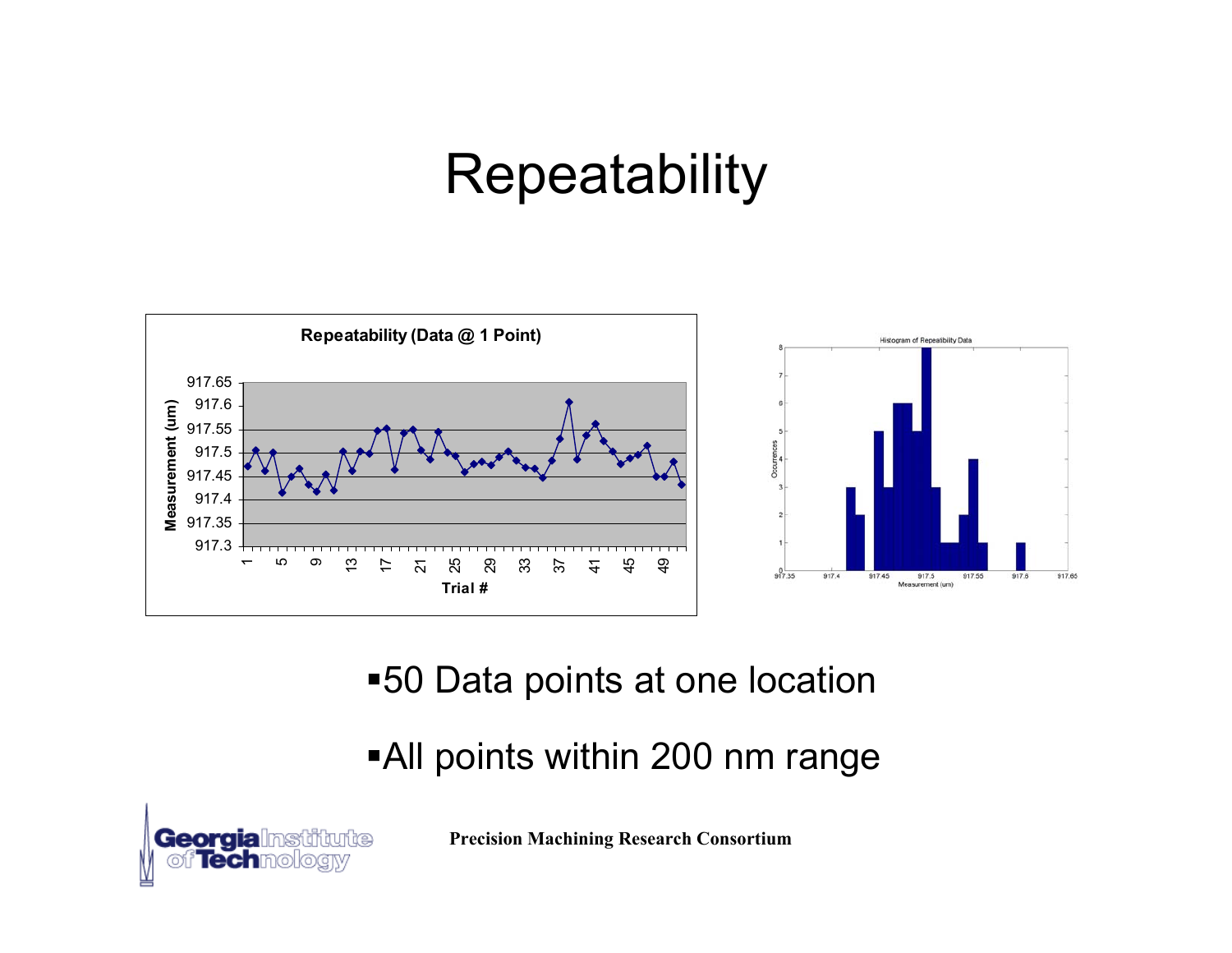### CD Surface Measurement

■CD tracks can be seen as raised red lines

Nominal track pitch is 1.6 um

Nominal track width is 0.6 um